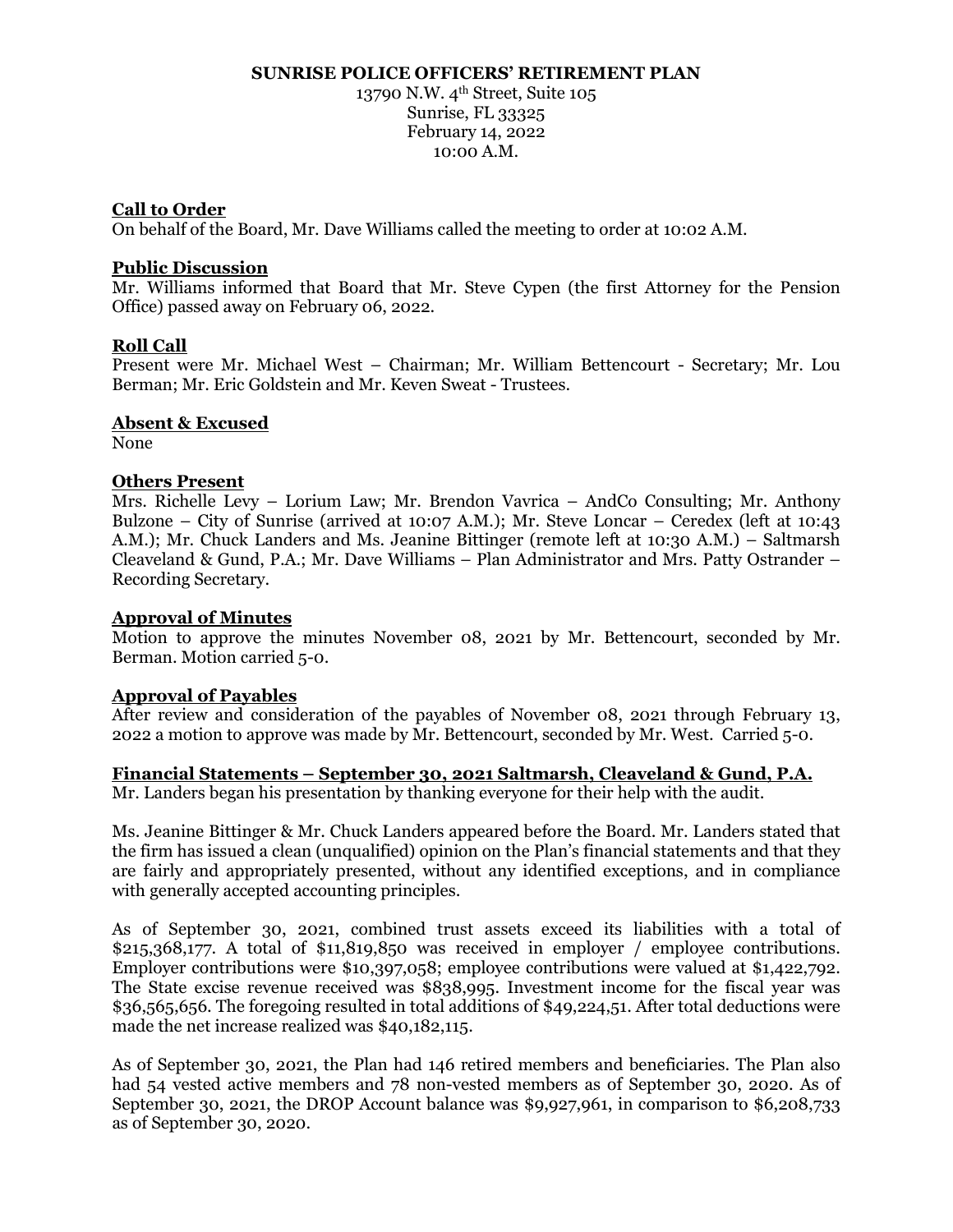Sunrise Police Retirement Plan - Minutes February 14, 2022 Page 2

Mr. Berman made a motion to accept the Financial Statements for the Plan for September 30, 2020 as presented, which was seconded by Mr. Bettencourt. Motion carried 5-0.

Motion to approve and sign the representation letter by Mr. Goldstein, seconded by Mr. West. Motion carried 5-0.

Mr. Landers explained the changes in the engagement letter to the Board. Legal Counsel asked if there were any changes to the Management Representation Letter. Mr. Landers said no changes to the Plan responsibility and the Trustees still have the right to terminate at any time. Mr. Bettencourt made a motion for the Chairman to execute the engagement letter once it is reviewed to include editing by the Attorney, seconded by Mr. Berman. Motion carried 5-0.

Mr. Landers announced that Ms. Bittinger will be retiring at the end of February.

For purposes of transparency, a copy of the financial statements may be viewed on-line at: <http://sunrisepolicepension.com/newsite/modules/stateDocs/index.asp>

## **Ceredex Ridgeworth – Quarterly Investment Report**

Mr. Steve Loncar indicated that as of December 31, 2021, the large cap portfolio had a market value of \$37,234,464.03.

| <b>Assets</b>                     | Market Value (\$) | % of Total           |
|-----------------------------------|-------------------|----------------------|
| <b>Total Portfolio</b>            | 37,234,464.03     | 100.0                |
| <b>Total Equities</b>             | 36,200,021.24     | 97.2                 |
| <b>Total Cash and Equivalents</b> | 1,034,442.79      | 2.8                  |
|                                   |                   |                      |
|                                   |                   | Inception<br>to Date |

| 3 Months | 12 Months* | 36 Months* | 60 Months* | 120 Months* | 11/16/2011* |
|----------|------------|------------|------------|-------------|-------------|
| 10.05%   | 26.30%     | 20.13%     | 12.93%     | 13.86%      | 14.03%      |
| 9.91%    | 25.71%     | 19.51%     | 12.33%     | 13.23%      | <b>NA</b>   |
| 7.77%    | 25.16%     | 17.64%     | 11.16%     | 12.97%      | 13.17%      |
|          |            |            |            |             |             |

# **AndCo Consulting – Quarterly Investment Report**

Mr. Brendon Vavrica advised that as of September 30, 2021, the total fund was valued at \$211,717,574.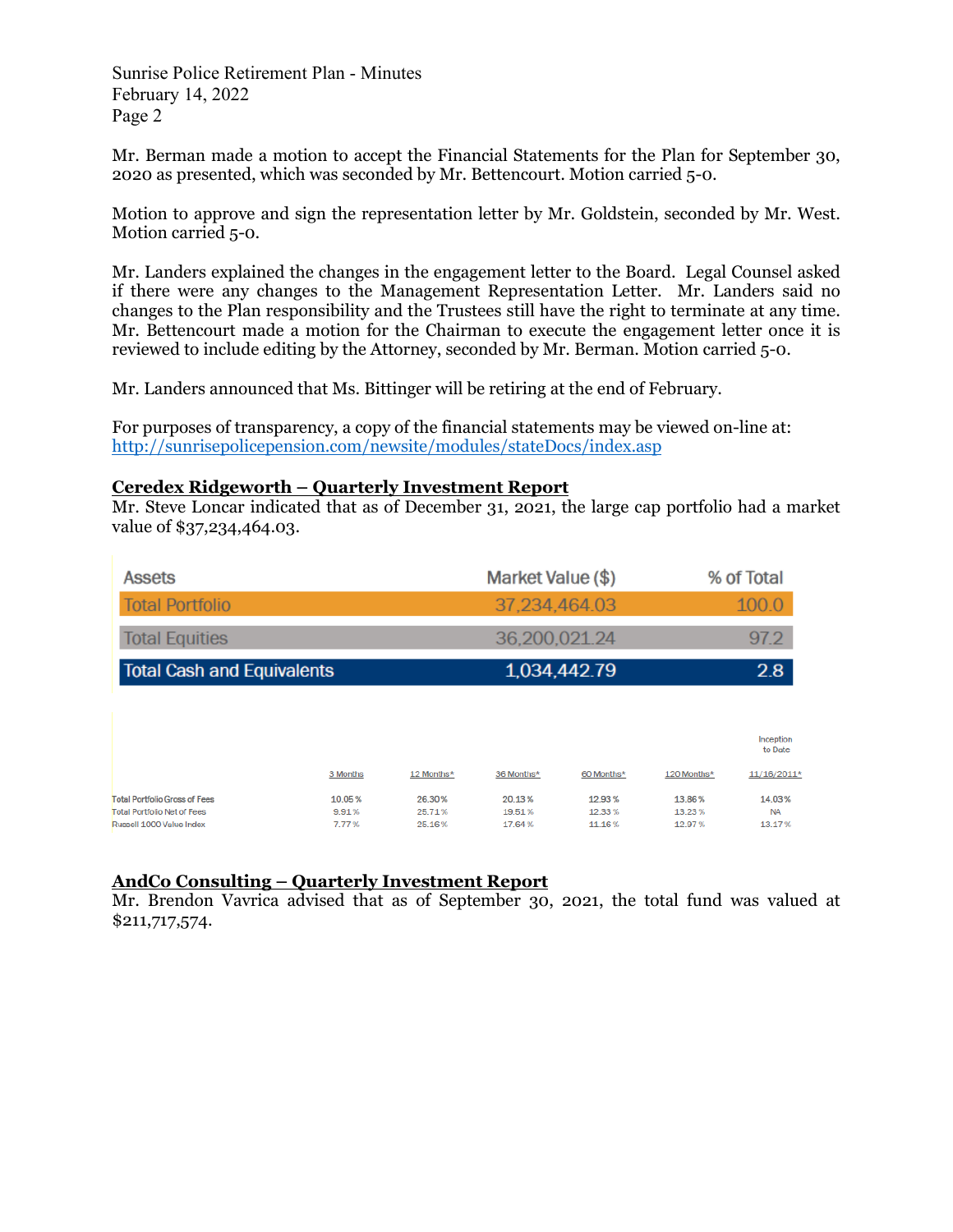## Sunrise Police Retirement Plan - Minutes February 14, 2022 Page 3



The entire investment report may be viewed on-line at the following link:<br>http://sunrisepolicepension.com/docs/investments/2021-09-30%20Sunrise%20Police%20Quarterly%20Report.pdf

Mr. Goldstein stated that we should not be investing in anything with China, we are not here just for the money, we need a conscious. He stated that a lower return in our investments will be okay rather than investing in a country that has concentration camps and kills people.

Mr. Bettencourt stated that we all are entitled to our opinions.

Mr. Bettencourt made a motion to rebalance the domestic equities (ARKK \$1,407,000, ARKQ \$224,000 and SKYY \$182,800) excluding Ceredex. Take \$900K from Mutual of America, \$450K from JP Morgan International and \$450K from Vanguard International Equity (VTMGX), seconded by Mr. Berman. Motion carried 5-0.

Mr. Goldstein made a motion to liquidate Vanguard EM Index (VEMIX) and invest in Ishares MSCI (excluding China). Motion died due to no second.

Mr. Bettencourt made a motion to take 50% of Vanguard EM Index (VEMIX) and purchase Ishares MSCI emerging market excluding China (EMXC), seconded by Mr. Goldstein. Motion carried 5-0.

## **Attorney's Report**

Mrs. Levy presented an amendment to the City of Sunrise Police Officers' Retirement Plan Operating Rules and Procedures regarding disability claims. Mr. Bettencourt made a motion to approve the amendment, seconded by Mr. Goldstein. Motion carried 5-0.

Mrs. Levy gave the Board a legislative update.

## **Administrator's Report**

Mr. Williams reminded the trustees about the annual Form 1 forms.